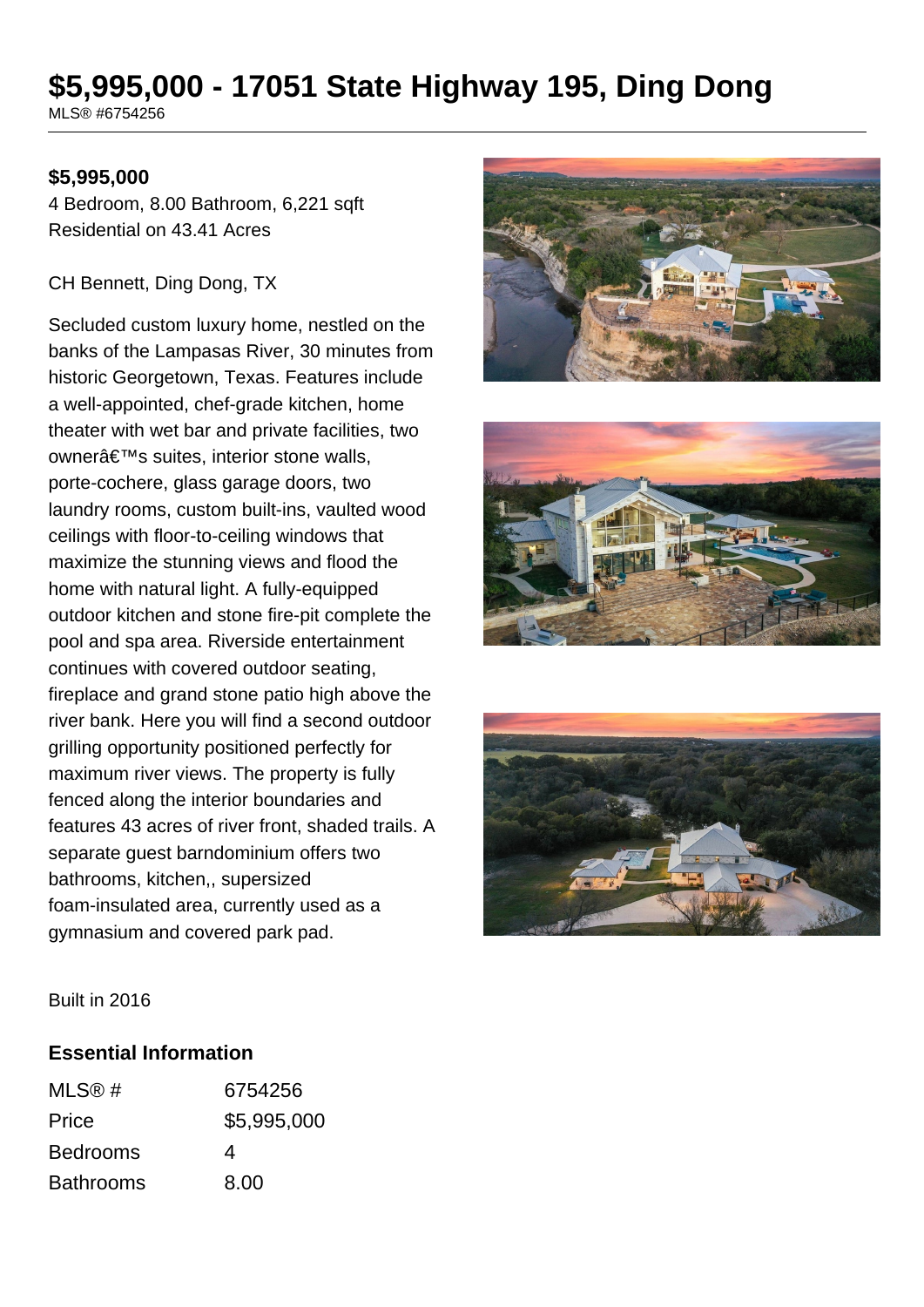| <b>Full Baths</b>     | 5                              |
|-----------------------|--------------------------------|
| <b>Half Baths</b>     | 3                              |
| <b>Square Footage</b> | 6,221                          |
| Acres                 | 43.41                          |
| <b>Year Built</b>     | 2016                           |
| <b>Type</b>           | <b>Residential</b>             |
| Sub-Type              | <b>Single Family Residence</b> |
| <b>Status</b>         | Active                         |
|                       |                                |

# **Community Information**

| Address              | 17051 State Highway 195                                                                                                                                                                                                   |  |  |
|----------------------|---------------------------------------------------------------------------------------------------------------------------------------------------------------------------------------------------------------------------|--|--|
| Area                 | KL                                                                                                                                                                                                                        |  |  |
| Subdivision          | <b>CH Bennett</b>                                                                                                                                                                                                         |  |  |
| City                 | Ding Dong                                                                                                                                                                                                                 |  |  |
| County               | <b>Bell</b>                                                                                                                                                                                                               |  |  |
| <b>State</b>         | <b>TX</b>                                                                                                                                                                                                                 |  |  |
| Zip Code             | 76542                                                                                                                                                                                                                     |  |  |
| <b>Amenities</b>     |                                                                                                                                                                                                                           |  |  |
| <b>Utilities</b>     | Electricity Connected, Other, Propane, Water Connected                                                                                                                                                                    |  |  |
| <b>Features</b>      | <b>None</b>                                                                                                                                                                                                               |  |  |
| Parking              | Additional Parking, Attached, Carport, Circular Driveway, Concrete,<br>Covered, Drive Through, Garage, Garage Door Opener, Garage Faces<br>Side, Heated Garage, RV Garage, Storage, Workshop in Garage                    |  |  |
| <b>Garage Spaces</b> | 3                                                                                                                                                                                                                         |  |  |
| Garages              | <b>Garage Door Opener</b>                                                                                                                                                                                                 |  |  |
| View                 | Pasture, River, Rural, Trees/Woods                                                                                                                                                                                        |  |  |
| <b>Is Waterfront</b> | Yes                                                                                                                                                                                                                       |  |  |
| Waterfront           | <b>River Front</b>                                                                                                                                                                                                        |  |  |
| Has Pool             | Yes                                                                                                                                                                                                                       |  |  |
| <b>Interior</b>      |                                                                                                                                                                                                                           |  |  |
| Interior             | Tile, Wood                                                                                                                                                                                                                |  |  |
| Appliances           | Electric<br>Oven, Built-In Refrigerator, Convection Oven,<br><b>Built-In</b><br>Dishwasher, Disposal, Exhaust Fan, Gas Range, Ice Maker, Microwave,<br>Self Cleaning Oven, Warming Drawer, Wine Cooler, Wine Refrigerator |  |  |
| Heating              | Central, Electric, Fireplace(s)                                                                                                                                                                                           |  |  |
| Fireplace            | Yes                                                                                                                                                                                                                       |  |  |
| # of Fireplaces      | $\overline{2}$                                                                                                                                                                                                            |  |  |